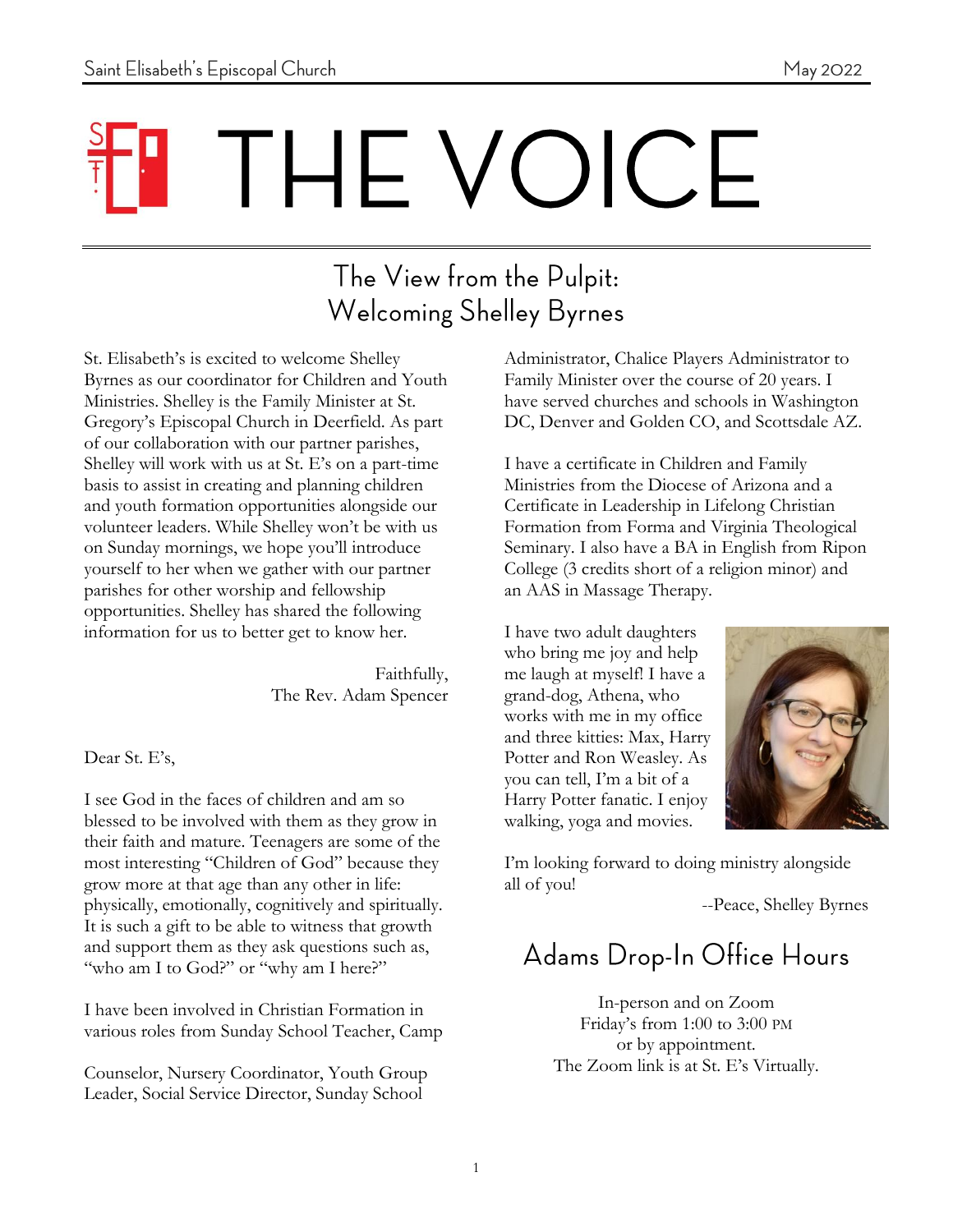#### The Warden's Corner **"Jesus is God's Show and Tell"**



Years ago, a teacher shared this quote from one of her young children. It may be the best definition of the Incarnation I know. "Jesus is God's Show and Tell."

God comes to us in Jesus, a human being who walked this earth and faced the day-to-day challenges, joys, and disappointments of his fellow travelers. While we know little of Jesus' youth, we hear that he grew up in a family that loved him and taught him skills and values. He asked questions and seems to have been a challenge at times to his family. In the stories we hear about his short life of ministry, Jesus ate and drank with friends and

strangers; he laughed and cried; he told stories and shared God's messages of love and forgiveness; he included children in his teaching, held them and listened to them; he healed the suffering, talked with those whom others shunned and listened to the lonely; he was tempted by Satan; he lashed out in anger at the temple money lenders; he got frustrated time and again when even his closest friends didn't get the message of God's love. He was strong and courageous, even willing to face death by those who feared his messages of love and peacemaking, nurture and forgiveness. In everything, Jesus acknowledged God's presence, "It is not I, but the Father who is in me."

During the Great Fifty Days of Easter, we are reminded once again of how his followers slowly came to understand more deeply Jesus's messages and the call they were receiving to continue "God's Show and Tell" in their own lives. **"***I give you a new commandment, that you love one another. Just as I have loved you, you also should love one another. By this everyone will know that you are my disciples, if you have love for one another."* John 13:34- 35 *"Feed my sheep."* John 21:17

**How are we at St. Elisabeth's "God's Show and Tell?"** Like Jesus' first followers and friends, we are imperfect human beings, hungering to know God's love more deeply. And like those early disciples, we may not always "get the message" at first, but by acknowledging God's presence in our lives, together we can follow the way of Jesus and continue to share God's story as our story.

As the COVID-19 pandemic hopefully continues to ease and we return to gathering in person, we look forward to getting to know each other in new ways. The vestry will be reaching out to each member individually. We want to know how you are doing. How can St. Elisabeth's help nurture your faith and provide worship, fellowship and outreach opportunities that meet your needs and interests? What are your ideas about how St. Elisabeth's can strengthen our ministry as we work together to be "God's Show and Tell" here and in the wider world?

*"Righteous Father, the world does not know you, but I know you; and these know that you have sent me. I made your name known to them, and I will make it known, so that the love with which you have loved me may be in them, and I in them."* John 17:25-26

==Anne Tuohy, Warden

#### Noon Concert Series at St. Mark's Episcopal Church in Evanston

St. Mark's Episcopal Church in Evanston has begun a Noon Concert Series, and Dillon is set to perform this month! May's **Noon** Concert will take place on **Monday, May 16** at St. Mark's (1509 Ridge Ave, Evanston). Parking is limited to street parking, but there is plenty around within walking distance. Dillon will offer a 30-minute recital featuring work for piano and organ. An offering will be collected to support the music ministries of St. Mark's. For more information, please contact Westley Hodges at [music@stmarksevanston.org.](mailto:music@stmarksevanston.org)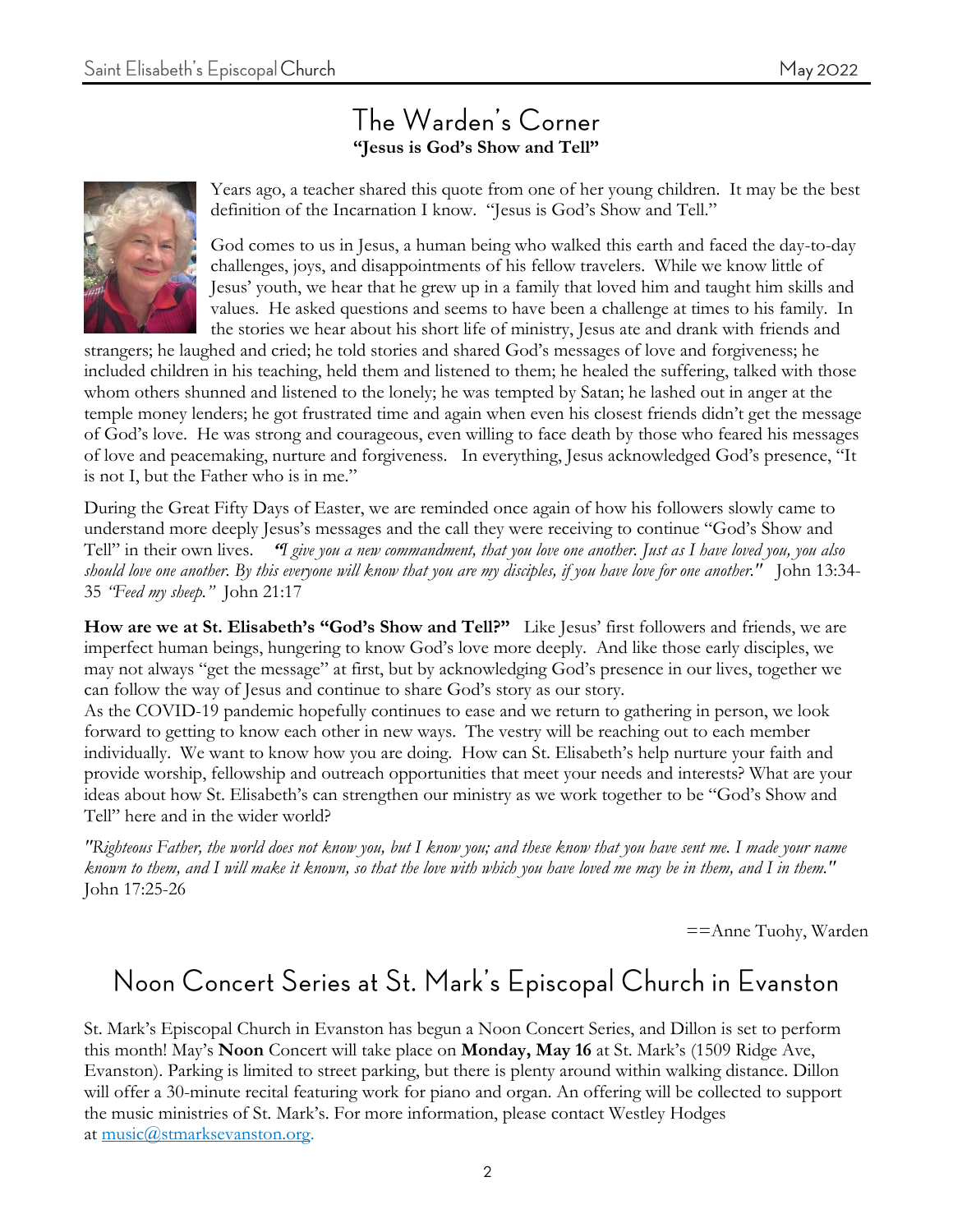# Christian Formation **Sunday School**

Children's Sunday School will take place on **May 1 and May 15**. Children can gather beginning **at 9:45 am** for a time of soft gathering - coloring, visiting, reading, etc., in the upstairs classroom. Formation will begin at **10:00 am** with Deidre McClurg and Carrie Miller-Mygatt, and will continue until around 10:40 am, when the children and leaders will join the rest of the congregation in the church for Holy Communion. If you are interested in participating via Zoom, contact Carrie Miller-Mygatt.

### **Family Chapel**

Family Chapel returns in person and on Zoom on **Wednesday May 11** and **Tuesday May 24** from **4:15**- **5:15 PM**. Our families are invited to join Adam in the St. Elisabeth's Chapel twice a month for a time of prayer and discussion about the seasons of the Church Year and our Episcopal tradition. If you would like to join on Zoom, please let Adam or Carrie Miller-Mygatt know.

#### Eastertide Adult Formation

During the Easter season, all are invited to join Dillon as he guides us through four weeks of discussion on The Rt. Rev. C. Franklin Brookhart's book "*Living the Resurrection: Reflections after Easter*." We'll examine how we live out our call as Christians to be "resurrection people." How do we take the Eastertide stories we hear on Sundays in church into our hearts and lives, living as though we believe resurrection to be a reality? Brookhart, retired Bishop of the Episcopal Diocese of Montana, takes these stories of resurrection and illuminates a way for Christians and seekers to explore life in the new creation. Tying the Gospel narrative to our lives as followers of Jesus, he proposes a means for transforming people and churches through living into the resurrection with our Risen Lord. Head to your favorite bookseller to purchase a copy and join us in the Guild Room at St. E's and on Zoom on the following Wednesdays at 7:00pm as we explore this book together.



May 11: Chapters 1-3 May 18: Chapters 4-6 May 25: Chapters 7-9 June 1: Chapters 10-12



**Parish Picnic** – Sunday June 5

**Pride Day** – Sunday, June 26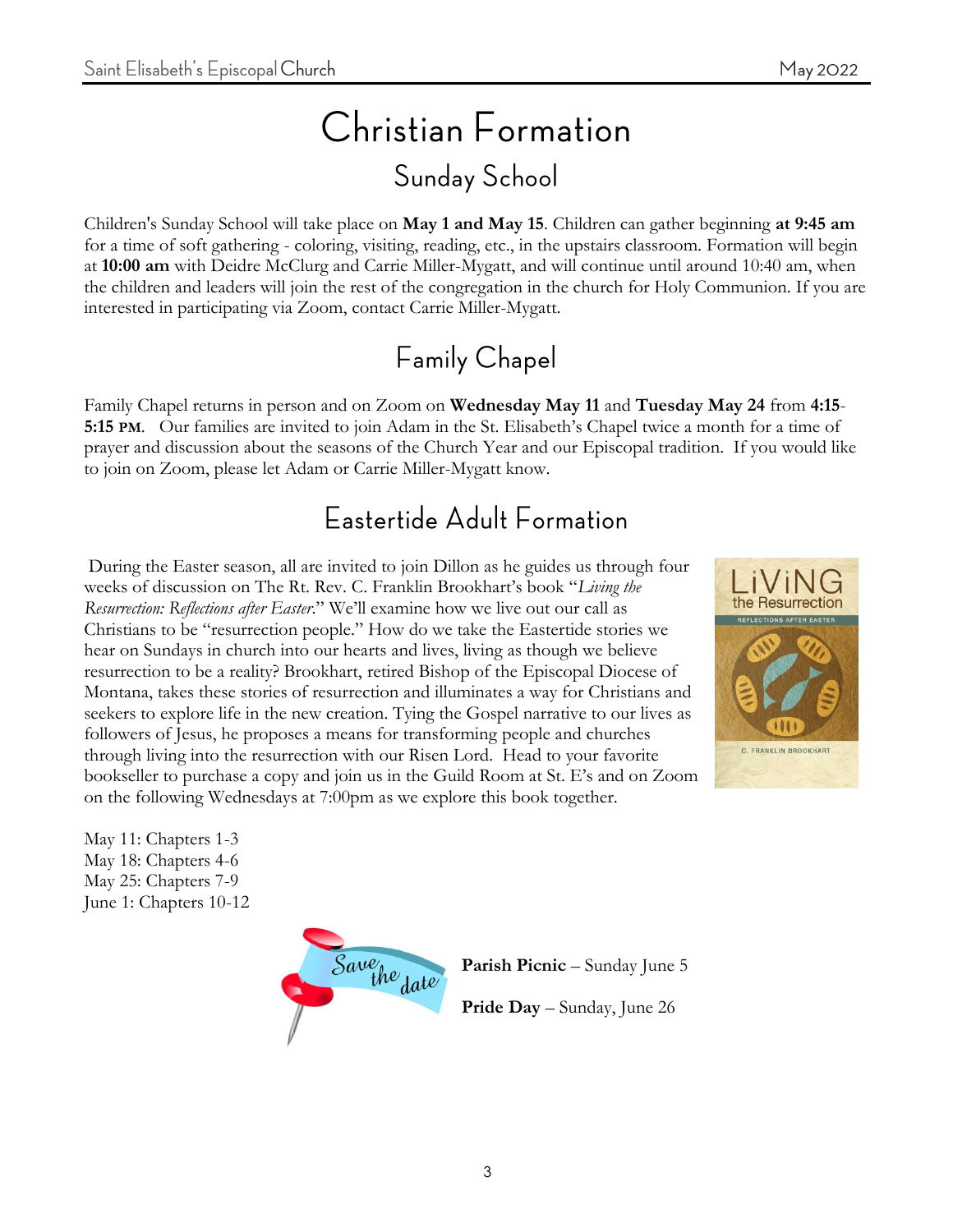#### Voices on the Vestry **Youth are Important Members of St. Elisabeth's**

Everyone's voice is important at St. Elisabeth's. We are a community – an extended family trying to follow the way of Jesus. We worship together. We learn together. We serve others together. We play together. We have different roles at different times, and together we minister to one another and take this ministry out into the larger community.

When we were beginning our search for a new rector in 2019, we reached out to listen to everyone of all ages in the parish. The search committee led small focus group conversations around hopes, needs, priorities, questions of members. These conversations contributed to developing a profile of our parish to share with potential candidates. They led us to encourage greater youth participation in our virtual worship and to find new ways to gather with families. Longer term, they continue to provide direction to the vestry and Adam, our rector.

Immediately, the vestry realized how especially we valued the questions and comments of our young people and wanted to find ways regularly to tap into their wisdom and insights.

For many years the larger Episcopal Church has been including youth representatives in the largest decisionmaking event in the church, General Convention, so it seemed the next step for St. Elisabeth's was to include youth on our vestry. Abigail Shanley-Roberts joined the vestry in January 2020 and served until her much too early death late that spring. Anne Thornton and John Arnell were members of the vestry until they left for college in the fall of 2021. Lizzy Arnell become a member of the vestry in January 2022 and is joined by Duke Baur whose  $16<sup>th</sup>$  birthday this month makes him a full voting member.

These young people are a great addition! They have a wide array of talents and interests. They provide profound insights during our reflection times. They ask wonderful questions that adults are often reluctant to ask and thus begin some valuable discussions. They remind us that everyone has busy schedules and pulls on their time but can and want to make time for what they value. They make us think in fresh ways and add zest to our planning. They are a constant reminder that one of the best aspects of being a member of St. Elisabeth's is that we are a lively multi-generational community who love each other and learn from each other.

The vestry terms of our youngest members are always too short, but we thank God for the time they share with us and hope they will continue to share with our parish new insights they develop during their college days. As we gather for parish fellowship, take time to talk with our youth and thank them for being part of our community. They will make you smile and be glad.

--Anne Tuohy, Warden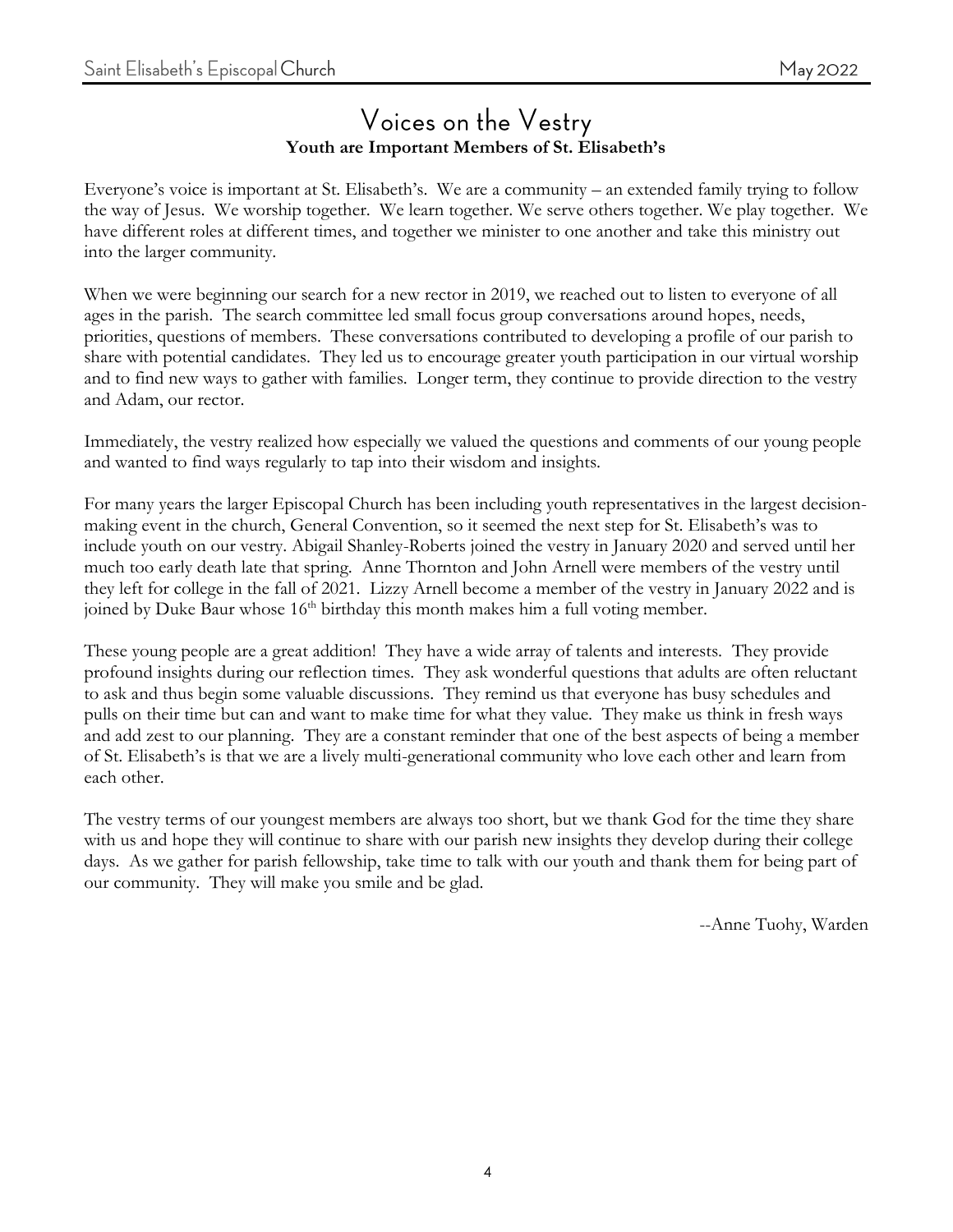#### The Vestry Welcomes Two Youth Members

The parish welcomes two new youth voices to the vestry. Elected to serve at the 2022 Annual Meeting, both Lizzy Arnell, a junior at Highland Park High School, and Duke Baur, a sophomore at New Trier High School, are eager to add their perspective to the vestry and to do their part to help St Elisabeth grow. *By Joyce Newcomb*



Lizzy began coming to St. Elisabeth's with her family in 2012. She is the daughter of Carla Arnell and Paul Lucas and the sister of John and Zuzu. She has enjoyed becoming more and more involved in church activities. Besides participating in prepandemic soup kitchen duties and Family Promise, Lizzy has been an acolyte since 2016. Lizzy explains that Family Promise gave her the opportunity to help others with less time and fewer resources to prepare meals. Helping others is a priority for Lizzy. She is an active member of her high school's UNICEF Key Club and volunteers for its Feed my Starving Children program.

Besides her studies (biology is her favorite subject) Lizzy is a member of the HPHS gymnastics' team, a sport she loves. "Although I enjoy all the events, the floor exercises allow me to explore the more artistic part of the sport," she said.

Lizzy is pleased to be learning more about the operational side of St. Elisabeth's and is happy to be a part of the range of voices on the vestry.



Duke, who turns 16 this month, has been coming to St. Elisabeth's almost since birth. He was baptized here and studied for confirmation here. As soon as he met the age requirement, he became an acolyte and is working his way toward becoming senior acolyte. "Except for Mary," he said with a little laugh, "I have played every role in the Christmas pageant." He is the son of Jim and Polly Baur and the older brother of Rocky, who is a  $6<sup>th</sup>$ grader.

A New Trier sophomore, Duke prefers math and science subjects and is a member of the high school's Science Olympiad team, his favorite competition being the environmental and field events. In addition, Duke plays the saxophone in the high school's jazz band, jams with a group of friends, and plays water polo.

Duke is looking forward to helping the vestry plan programs for younger folks at St. Elisabeth's. He is 100 per cent behind establishing a youth group and hopes to add his perspective on other ways to draw in young people. "I want everyone to know that I am always available and willing to help," he said.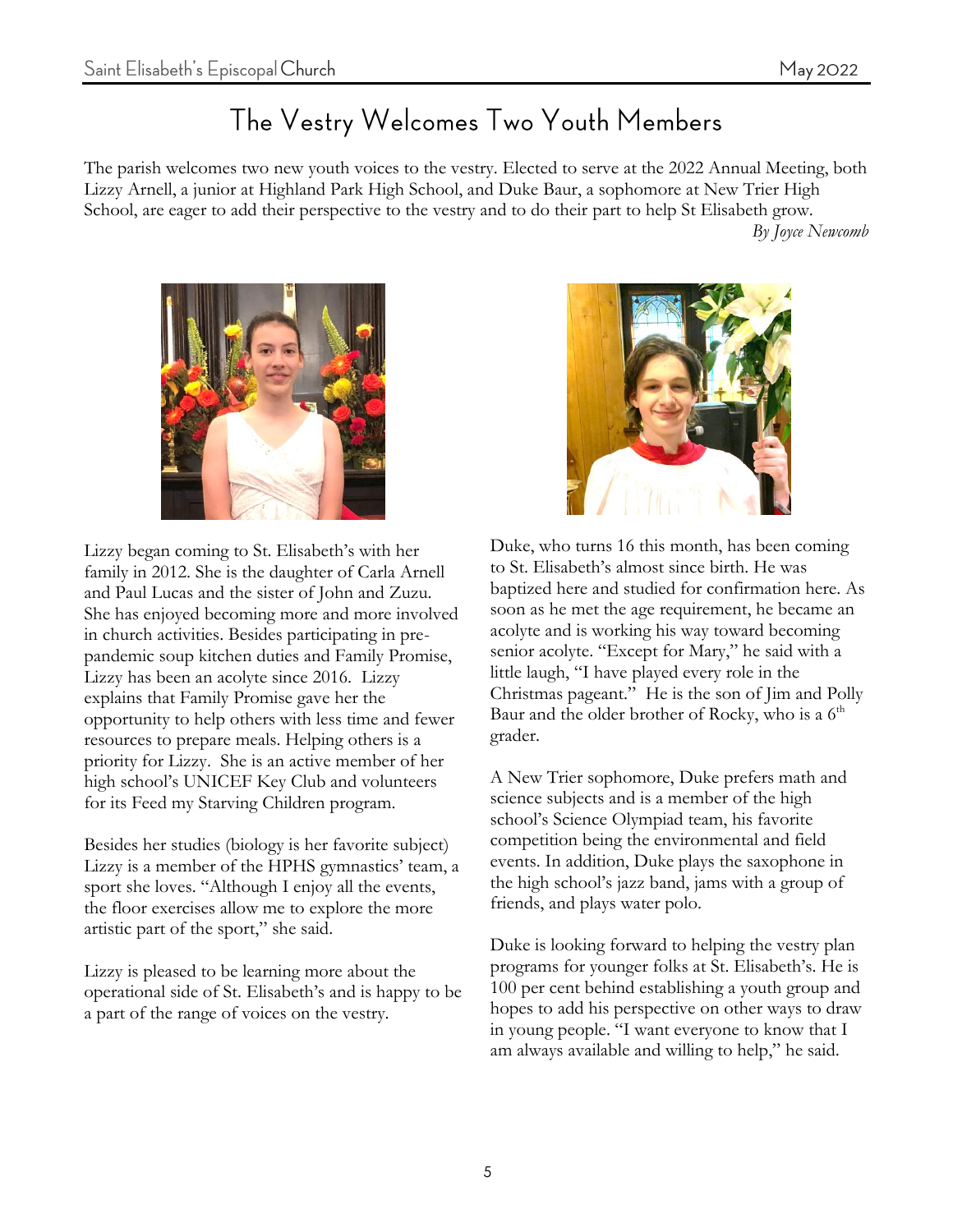#### Paws for Patrick

Paws for Patrick is a non-profit organization dedicated to connecting young people to emotional support animals (ESAs) to aid them as they live with mental illness.

Mental health is not a local story, it's a national crisis. Yet, for one family, in particular, it is extremely personal and it began at home. Patrick Roemer (grandson of Carol Heitman Mazzocco and great-nephew of Joyce Newcomb) struggled with depression and anxiety throughout most of his young life. This disease took him from his loved ones just months before he would have graduated from Lake Forest High School. His family founded Paws for Patrick in his memory to connect young people with emotional support animals (ESAs) as they live with mental illness.



Paws for Patrick successfully has connected with over 60 clients helping them to acquire an ESA for themselves or their family since last August. "Every time one of our clients receives his or her ESA I feel like it's Patrick reaching out to them and giving them a hug," says Fronzie Roemer, Patrick's mother. Indeed, clients have used words such as "changed my life", "makes my life worth living", and "gives me a purpose" in describing their feelings after receiving an ESA from Paws for Patrick.

This is especially important because, according to a report by the National Alliance on Mental Illness entitled "Mental Health by the Numbers", the average delay between onset of mental illness symptoms and treatment is 11 years. And the Roemers know from personal experience the many barriers that exist in helping someone live with mental illness.

This May, in recognition of National Mental Health Awareness month, Paws for Patrick has launched several initiatives to fulfill their mission to raise awareness and break the stigma around mental illness. Here at St. E's, we will join other businesses and community organizations in putting out lawn signs and green ribbons for national mental health awareness month.

For more information, contact Molly Sarver at 312-259-0124 or mollysarver71@gmail.com.



#### A Prayer Vigil for Ukraine

The Glencoe Clergy Association invites you to an Interfaith Prayer Vigil for Ukraine on Sunday evening, May 15, 5:00 PM. The Campenella Choir, made up mostly of Ukrainian and Russian children, will perform a couple of Ukrainian songs as part of the Vigil. The Vigil will be held in Kalk Park in Glencoe, with the rain location to be at Glencoe Union Church. Please contact Adam for more information.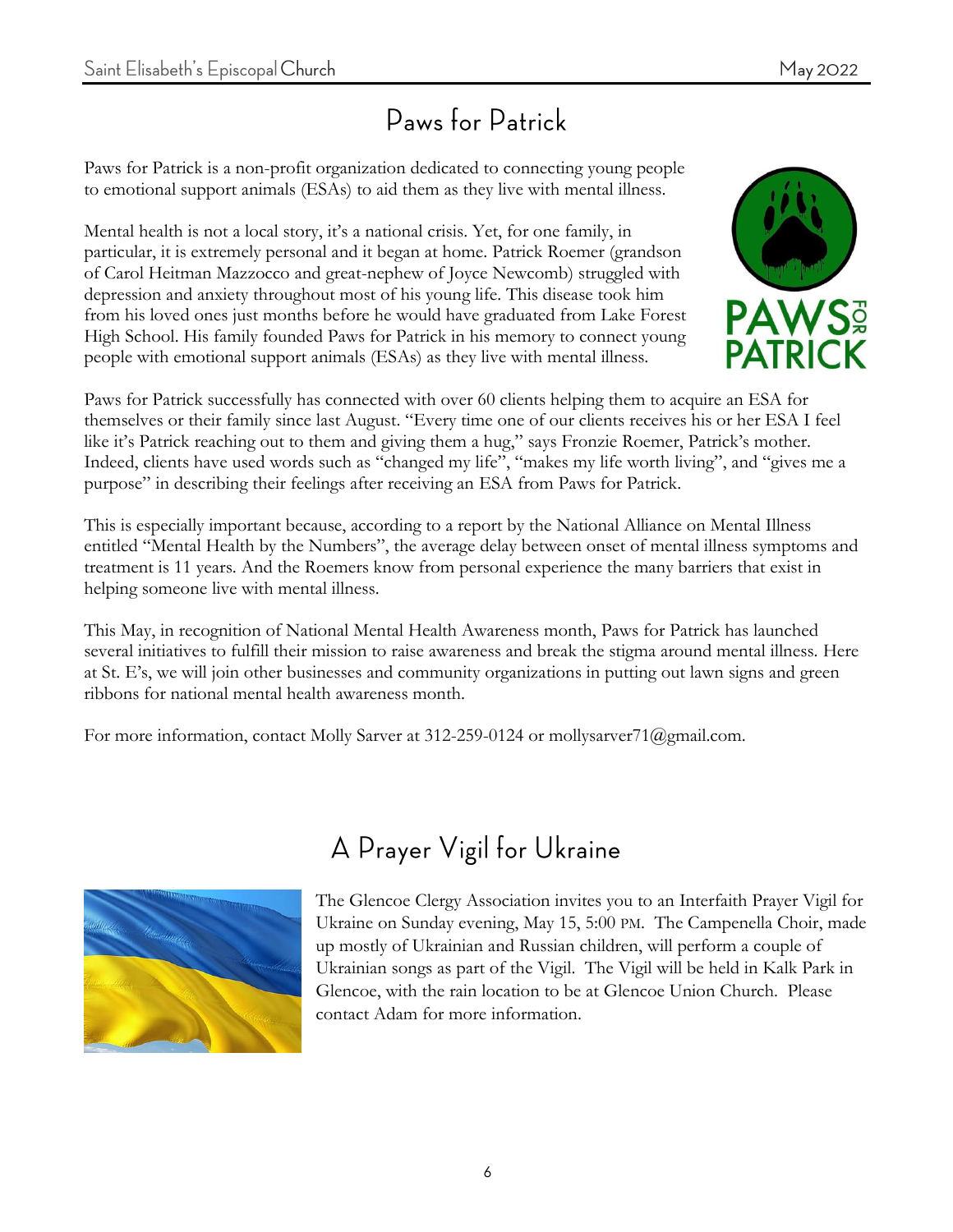# **What Leads to Failure?**



St. E's Book Group will discuss Plutarch's "Life of Nicias" at its regular meeting, May 10, at noon in the Parish living room. This biography is the second selection in the Great Books Foundation's anthology **Great Conversations 4.** The selection is one of the 48 biographies of famous Greek and Roman men included in **Parallel Lives**.

Written by Plutarch in the second century AD, the book is still studied today not only for its historical value but also for its examination of character. By portraying statesmen, military commanders, and legislators with all their outstanding virtues and immense flaws, Plutarch intended to ascertain models for ethical behavior. In "The Life of Nicias,"

which centers around a critical event occurring midpoint in the Peloponnesian War (431-404 BC), Plutarch scrutinizes an extremely wealthy Athenian general and politician who leads a disastrous military expedition that, according to Plutarch, begins the downfall of a great city-state.

One question the Book Group will consider is whether history is best understood by the character and behavior of historical leaders or by examining the processes of historical events. The group meets monthly and follows current COVID-19 guidelines. Drop-ins are always welcome. A loaner copy of **Great Conversations 4.** is available in the office. Questions? Email Joyce Newcomb at JoyceRNewcomb@gmail.com.

#### St Elisabeth's Welcome Statement

*"This faith community invites all persons to all levels of participation, leadership and decision-making within the church regardless of sexual orientation, gender identity, race, ethnicity, age, physical or mental capacity, education, socioeconomic and marital status. We seek to establish meaningful connections with one another through work and play and worship as we strive to understand God's purpose for us in the church and in the world."*

This statement was developed by the LGBTQ team and adopted by the Vestry in 2018. It emerged from the Vestry's multi-year, multi-faceted strategic plan and goal to become "THE place on the north shore for interfaith and intercultural understanding brought to life by a caring and active presence in the world." To further this process, the Vestry created several strategic initiatives. One of those, the LGBTQ initiative, helped move us closer to our goal by sponsoring Pride Sunday in June, offering videos and workshops explaining pronouns and the alphabet soup of LGBTQ+, participating in the Pride Parade with the Coalition of Welcoming Churches, and hosting one of the first lesbian weddings in Illinois.

In 2018, the LGBTQ team with input from the Vestry developed the welcome statement, which reaches beyond LGBTQ to include people of all different backgrounds, identities and abilities. The statement appears in the LGBTQ link on our website and in the church bulletin on Pride Sunday once a year. Now the plan is to have it in the bulletin year-round and feature it more prominently on our website.

So much remains to be done to promote welcome and understanding in the church and in the world. Our welcome statement is a start. In the words of former Episcopal Church Presiding Bishop Katherine Jefferts Schori, "God has created us in myriad diversity, and no one sort or condition of human being can fully reflect the divine. Only the whole human race begins to be an adequate mirror of the divine." With God's grace and your help, St. Elisabeth's will continue to work towards greater care, acceptance, understanding, and inclusion of all God's people.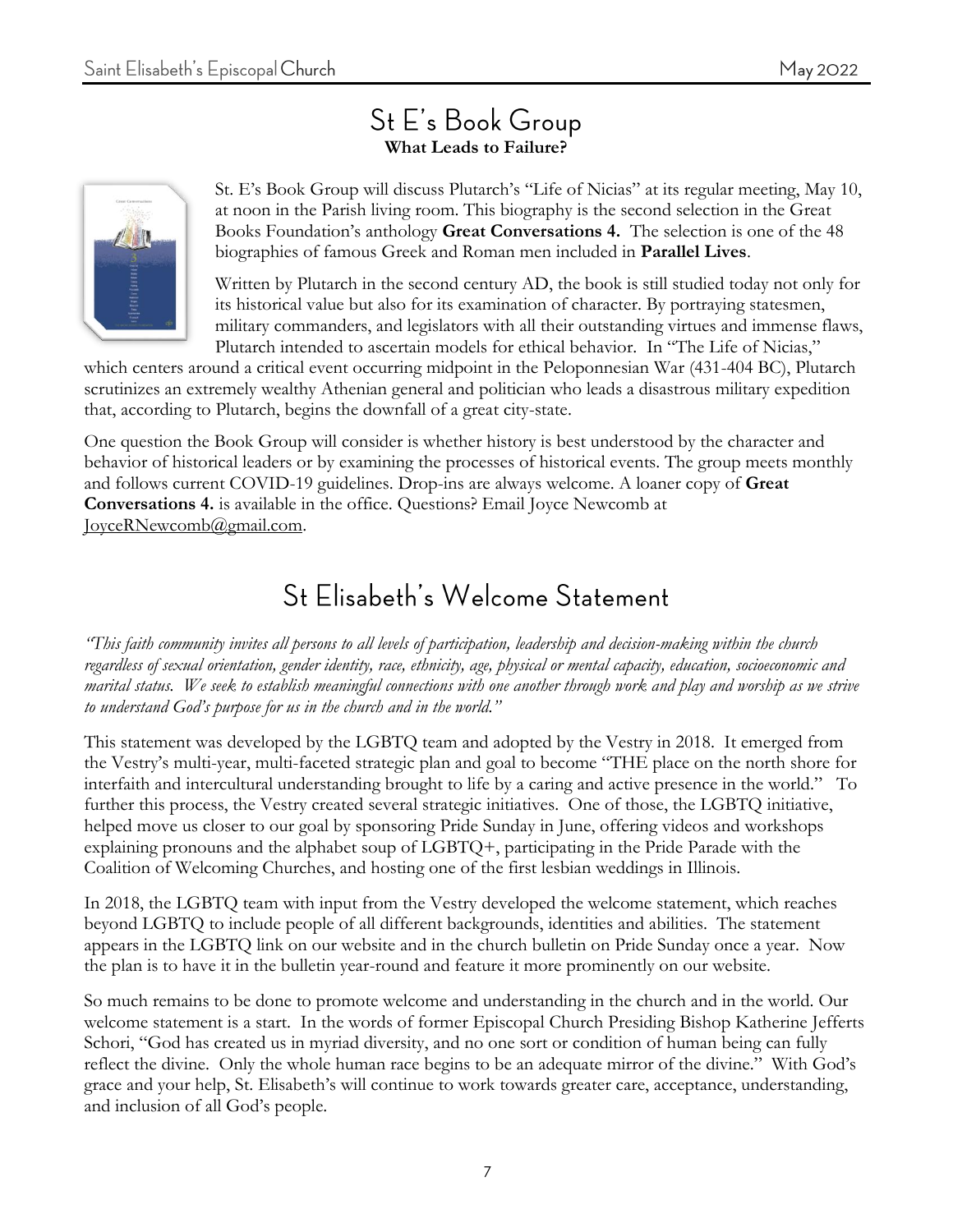### Easter Sunday 2022





## Thank you

To the members of St. Elisabeth's, thank you so much for contributing to the Easter Music and Flower Funds. Your donations in memory or in honor of loved ones and family were so generous. Beautiful music and choir performances were enjoyed in Church or via Facebook Live. Festive Altar flowers helped us to celebrate the Easter Season.

A special thank you to Adrienne and Rod Zimmerman for planting the beautiful Spring flowers in containers at the entrances to the Church. The bright tulips and pansies welcomed us for a Service of Tenebrae on Thursday evening of Holy Week and for Easter Service on Sunday, April 17, 2022.

Thank you to Reverend Adam Spencer, Dillon Shipman, Pam Green and members of the Vestry for their extensive planning and leadership throughout Lent, Holy Week and Easter. Carrie Mygatt planned the Easter Egg Hunt. It was a tremendous success and enormous fun!

Sincerely, Anne Healy